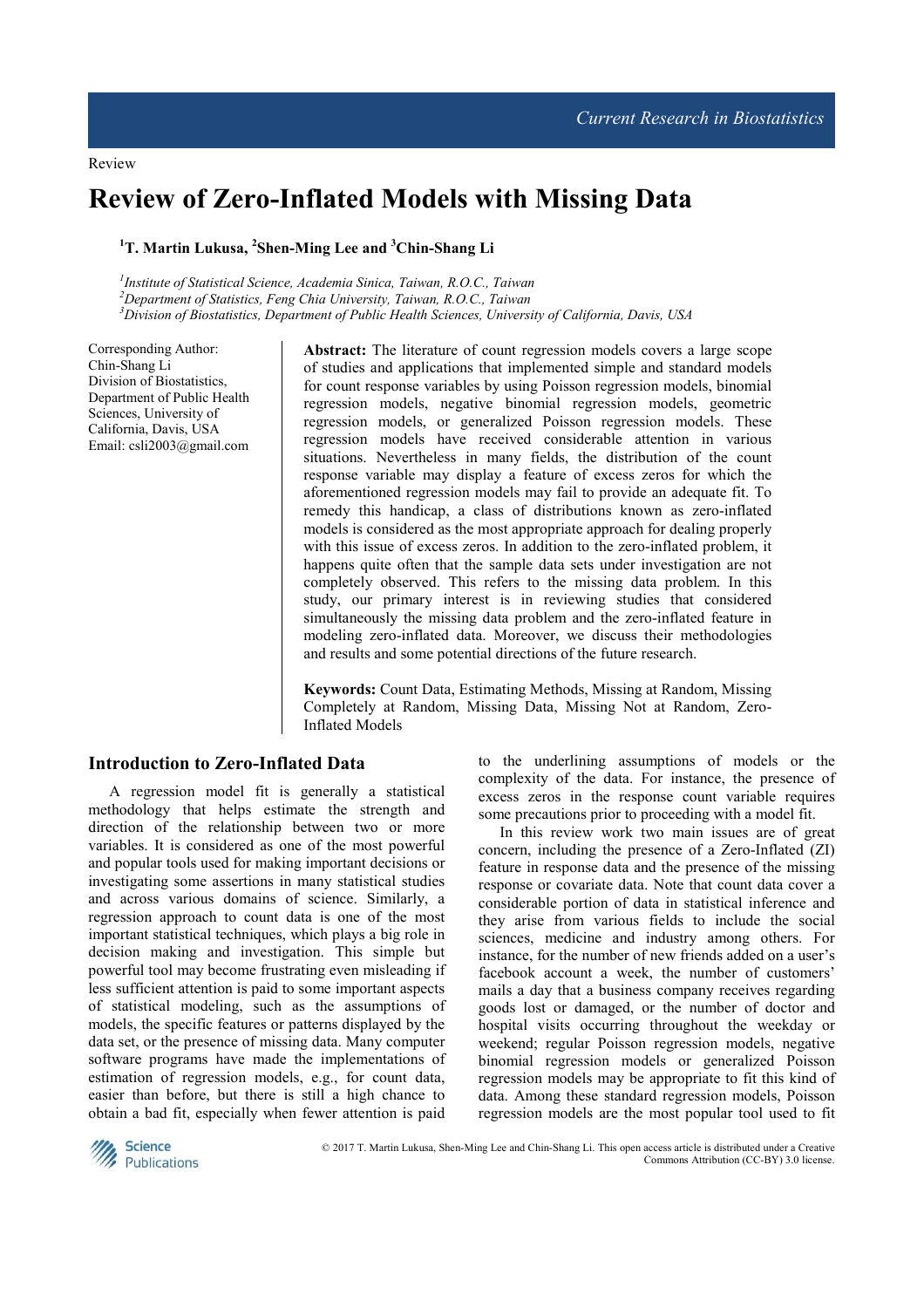count data (Cameron and Trivedi, 2013) because of their simplicity in application and interpretation of the results. Notwithstanding those advantages, a regular Poisson regression model cannot capture the ZI feature because it has only one parameter that is its mean. In the presence of the ZI feature, fitting a regular Poisson regression model has a tendency to overstate the significance level or underestimate the standard errors of the estimators of the model parameters. Consequently, inference based on the regular Poisson regression model fit is misleading and not credible in this situation. On the other hand, the negative binomial regression models (Cameron and Trivedi, 2013) and the generalized Poisson regression models (Consul and Famoye, 1992) are mostly seen as the backup solutions in case the regular Poisson regression model fit is not adequate. Contrary to the regular Poisson regression model, the negative binomial regression models and the generalized Poisson regression models and the generalized Poisson regression models have an extra parameter that can capture an additional effect, such as the ZI feature. Nevertheless, in many analyses of count data with excess zeros, these two regressions models may fail to adequately fit the data under study. In this case, ZI regression models or other mixture regression models (Mullahy, 1986) are better options (Allison, 2012). Ridout *et al*. (1998) and Ismail and Jemain (2007) provided a comprehensive introduction to the class of the ZI regression models. ZI models provide a wide and intensive area of research (Tu and Liu, 2016). Interestingly, the Scopus search engine developed by Elsevier reveals that in the last ten years. ZI models have been mentioned over 1,410 times as titles, abstracts or keywords among all articles. Compared to standard regression models, ZI models are considered to be more advanced methods and are required in order to account properly for the feature of excess zeros. For instance, there are Zero-Inflated Poisson (ZIP) models, Zero-Inflated Negative Binomial (ZINB) models, Zero-Inflated Binomial (ZIB) models and Zero-Inflated Generalized Poisson (ZIGP) models. Other models closely related to ZI models are hurdle models (Mullahy, 1986) and two-part models (Heilbron, 1994).

In general, a ZI model can be thought of as a mixture distribution of two components, including a count distribution, such as Poisson, binomial, negative binomial, or geometric and the degenerated distribution at zero. These ZI regression models differ from others in terms of the nature of the count distribution used for the probability mass function as given in expression (1). The ZI feature is generated by both sources (processes), including the count distribution component (random zeros) and the component of excess zeros (structural zeros). To the best of our knowledge, among the most used ZI models, the ZIP regression models proposed by Lambert (1992) are the most used in many applications.

Besides that, the ZINB regression models (Ridout *et al*., 2001), ZIB regression models (Hall, 2000), Zero-Inflated Geometric (ZIG) regression models (Nagesh *et al*., 2015) and ZIGP regression models (Famoye and Singh, 2006) have been proposed in some situations to account for the feature of excess zeros, where a ZIP regression model could not fit the data well. Note that the ZIB regression models and the ZIG regression models have received very little attention compared to the most used ZI models. Besides using expression (1) as a generic form, the zero-inflated power series regression models as given in Gupta *et al*. (1995) can be seen as another form of presenting the count data with excess zeros (see Section 3.4). Up to this day, different orientations have been taken under the ZI models and many interesting results are found in the literature. But most of these works have left aside the potential question of missing data.

Besides the issue of excess zeros in count data, another important issue that has been addressed in the ZI data analysis literature is the missing data problem. ZI data are very active in many statistical studies or applications in practice. Therefore, the response count variable or some covariates involved in a regression model are likely to have missing data. There are many reasons behind the missing data appearance. Some missings are intentionally created for technical or confidential reasons, while others are due to happenstance. In these past decades, many researchers have proved that missing data were not avoidable in statistical studies; see, e.g., Little and Rubin (2002) and Schafer and Graham (2002). Consequently, the problem of missing response or covariate data attracts great attention. Any failures in addressing properly the presence of missing data while analyzing a ZI data set possibly yield inaccurate estimates. Little (1992) pointed out that the missing process and the missing pattern needed to be well understood in order to apply appropriate methods in response to missing data. Therefore, methods summarized in Table 1 are very useful in dealing with missing data. Due to the importance of these matters, we review only those works that simultaneously studied the ZI feature and the missing data problem. We introduce briefly the ZI model framework and some important concepts related to missing data in Section 2. Section 3 presents only the most popular ZI models and their related missing data treatments. A conclusion is given in Section

## **Zero-Inflated Models and Missing Data Concepts**

## *Zero-Inflated Distributions*

Prior to describing some popular ZI models and their applications, we first define a generic form for all ZI models. Let *Y* be a count response variable. The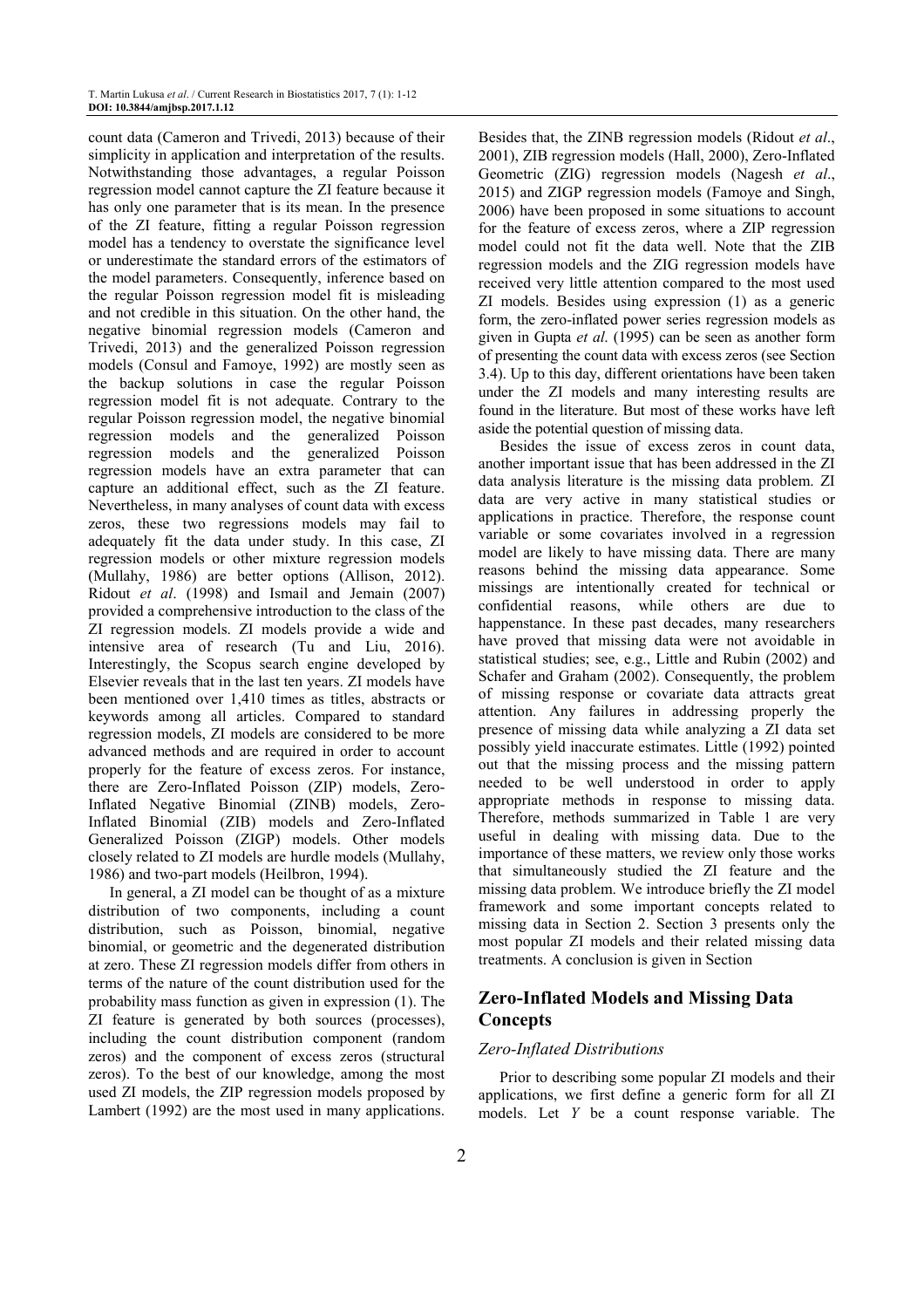probability mass function of a ZI distribution can then be expressed as follows:

$$
P(Y = y) = \begin{cases} p + (1-p)f(y;\eta,d), & y = 0, \\ (1-p)f(y;\eta,d), & y > 0. \end{cases}
$$
 (1)

Here  $p \in [0, 1]$  is a mixing weight for the accommodation of extra zeros.  $f(y; \eta, d)$  represents a regular count distribution; for instance, Poisson distribution, binomial distribution, geometric distribution and negative binomial distribution. In general,  $f(y; \eta, d)$ possesses two parameters  $\eta$  and *d*, where  $\eta$  and *d* represent its expected value and dispersion parameter, respectively. In practice *p* is linked to a set of covariates (χ1) via a logit-linear predictor such that *p* = *H*(*u*) = *H*( $\beta^T \chi_1$ ), where *H*(*u*) = [1+exp(-*u*)]<sup>-1</sup>, whereas  $\eta$  is linked to another set of covariates  $(\chi_2)$  via a log-linear predictor  $\eta = \exp(\gamma^T \chi_2)$  for unbounded count data. In many applications, the parameter *d* is neither modeled as a function of  $\chi_1$  nor  $\chi_2$ . Naturally,  $\chi_1$  and  $\chi_2$  do not have to be identical. For instance, Lambert (1992) assumed that  $\chi_1 \neq \chi_2$ , whereas Lukusa *et al.* (2016) assumed that  $\chi_1 = \chi_2 = \chi$ , where  $\chi = (1, X^T, Z^T)^T$  for *X* and *Z* being vectors of categorical or continuous covariates. A special case is when  $p$  is a constant not depending on covariates (Li, 2011). To have a comprehensive review, we define *p*   $= H(\beta^T \chi_1)$  and  $\eta = \exp(\gamma^T \chi_2)$ . Other appropriate linear predictors can be used to model *p*; for instance, the probit-linear predictor given by  $p = \Phi(\beta^T \chi_1)$  can be used instead of  $p = H(\beta^T \chi_1)$ , where  $\Phi$  is the cumulative distribution function of the standard normal distribution.

One of the most interesting features about the ZI models is that they are related to each other based on the behaviors of parameters  $p$ ,  $d$  and  $\eta$  in expression (1). For instance, when  $d \rightarrow \infty$ , the zero-inflated negative binomial distribution reduces to a zero-inflated Poisson distribution. When  $d = 0$ , the zero-inflated generalized Poisson distribution reduces to a zero-inflated Poisson distribution. But when  $p = 0$ , the zero-inflated negative binomial distribution, the zero-inflated generalized Poisson distribution and the zero-inflated Poisson distribution reduce to the negative binomial distribution, the generalized Poisson distribution and the Poisson distribution, respectively. Various relations can be established for the entire family of ZI distributions. The ZI regression models aim at estimating the unknown parameter vector  $\theta = (\beta^T, \gamma^T, d)^T$  by means of different optimization techniques, such as Newton-Raphson method and expectation-maximization algorithm (Dempster *et al*., 1977).

## *Some Important Concepts of Missing Data*

Missing data are described as various codes indicating lack of response (Schafer and Graham, 2002). Missing data are generally caused by technical problems or designs. But in some specific cases, e.g., privacy, missing data are deliberately created. The missing data should not be overlooked without a specific reason. Before applying any appropriate methods to deal with missing data, as listed in the taxonomy (Little, 1992), a data set needs to be described by means of descriptive statistics in order to obtain the information related to the missing data. If it is revealed that there are missing data, then the first important step should be to understand the missing patterns and the missing mechanisms. Let *n* be the sample size, *Y* the non-negative count outcome variable and *X* and *Z* covariate vectors, where *Z* is always observed. Assume that *X* is partially observed and *W* is a surrogate variable able to provide enough information about the missing variable. To account for missingness, an indicator variable,  $\delta = 1$  if *X* is observed and  $\delta = 0$ otherwise, is included. Similarly, the idea of *X* having missing can be extended to a situation where the response variable *Y* is incomplete. For the sake of illustration, when  $X$  is missing at random, the basic data structure is as follows:

| $\begin{bmatrix} X_1 \\ Y_1 \\ Z_1 \\ W_1 \end{bmatrix} \begin{bmatrix} X_2 \\ Y_2 \\ Z_2 \\ W_2 \end{bmatrix}, \cdots, \begin{bmatrix} X_{n_v} \\ Y_{n_v} \\ Z_{n_v} \\ W_{n_v} \end{bmatrix} \begin{bmatrix} Y_{n_v+1} \\ Z_{n_v+1} \\ W_{n_v+1} \end{bmatrix}, \cdots, \begin{bmatrix} Y_{n_v+m} \\ Z_{n_v+m} \\ W_{n_v+m} \end{bmatrix}, \cdots, \begin{bmatrix} Y_n \\ Z_n \\ W_n \end{bmatrix}$ |  |
|-------------------------------------------------------------------------------------------------------------------------------------------------------------------------------------------------------------------------------------------------------------------------------------------------------------------------------------------------------------------------------------------------------|--|
|-------------------------------------------------------------------------------------------------------------------------------------------------------------------------------------------------------------------------------------------------------------------------------------------------------------------------------------------------------------------------------------------------------|--|

where  $n<sub>v</sub>$  denotes the number of validation data.

The data set structure is often arranged in arrays, which is allowed to visualize clearly the different patterns of missing values. There are three main missing patterns (Rubin, 1976), including (i) the univariate pattern where missing data occur only on a single item (single variable) or group of variables of the same nature, while others are completely observed, (ii) the monotone pattern where missing values on items can be arranged in an increasing proportion from items with least missing values to items with more missing values and (iii) the general pattern where missing values scattered everywhere. Compared with the general pattern, the univariate and monotone patterns are not hard to handle in practice.

Let  $V = (Z,W)$  and the data set  $D = D_0 \cup D_1$ , where  $D_0 = \{(Y_i, V_i): \delta_i = 0, i = 1, 2, ..., n\}$  and  $D_1 = \{(Y_i, X_i, Y_i): i = 1, 2, ..., n\}$ *V*<sub>i</sub>):  $\delta_i = 1$ ,  $i = 1, 2,..., n$ . The missing mechanism plays an important role in dealing with missing data problems. Rubin (1976) distinguished among three processes of missing mechanisms, including Missing Completely At Random (MCAR), Missing At Random (MAR) and Missing Not At Random (MNAR). Under the MCAR, the selection probability is expressed as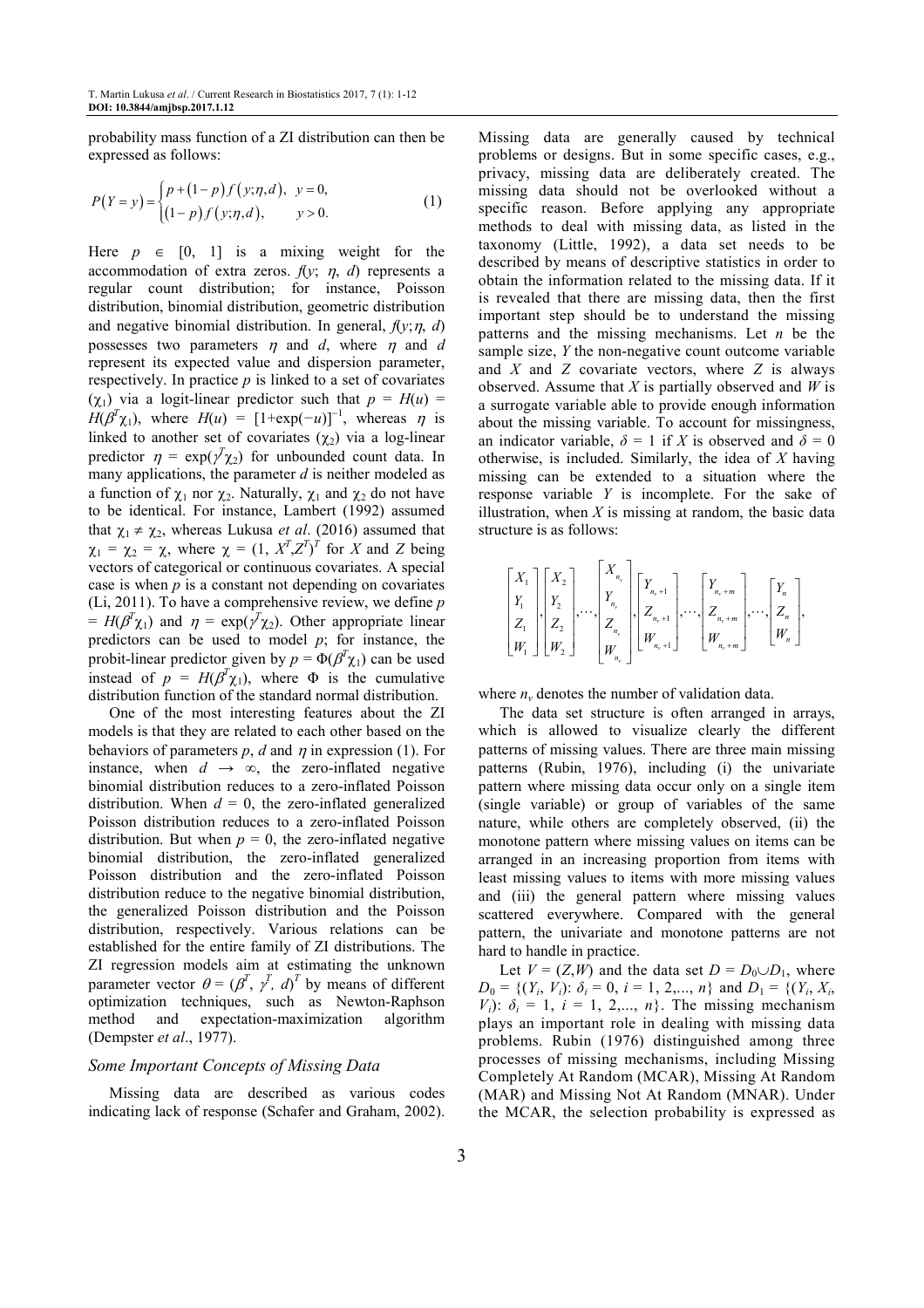*P*( $\delta$  = 1*|Y,X, V)* = *π*. When missing is MAR, the selection probability is expressed as  $P(\delta = 1 | Y, X, V) =$  $\pi(Y, V)$ . Note that the MCAR and the MAR mechanisms are ignorable missing mechanisms. Under the MNAR, the selection probability is given by  $P(\delta = 1 | Y, X, V) = \pi(Y, X, V)$ . The MNAR mechanism is a nonignorable missing mechanism. Note that in survey studies, clinical studies or other statistical techniques for data collection, it is difficult to distinguish between the MAR and MNAR, even if the MAR is from the MCAR unless additional information is available. Therefore, it is important to understand clearly the whole process and circumstances during the data collection stage. Due to the importance of the missing mechanisms, the estimation of the selection probability has been of great concern. For instance, Rosenbaum and Rubin (1983) and Robins *et al*. (1994) proposed a parametric estimation method, whereas Wang *et al*. (1997) and Wang and Wang (2001) proposed a nonparametric estimation method. Many techniques can be applied to estimate the selection probability provided that the condition that the estimate of selection probability  $\pi \in [0, 1]$  holds.

## *Taxonomy of Techniques for Handling Missing*

Although some methods for dealing with missing data are seen as more powerful than others, they all have some limitations. This happens when the model assumptions in the presence of missing data are not well understood or when the proportion of missing increases considerably. Based on Little (1992), Pigot (2001) and Ibrahim *et al*. (2012), the most popular methods for handling the missing data are summarized in Table 1. Note that contents in Table 1 are more technical and general than specific.

The introduction of ZI models and the missing data problem help understand various orientations authors

Table 1. Taxonomy of popular methods for missing data

have taken regarding the zero excess and the missing data issues. Table 1 will serve as a guidance of methods potential to be applied under the ZI regression models. Next, we review the most popular ZI regression models and the missing data problem.

#### **Popular Zero-Inflated Regression Models**

#### *Zero-Inflated Negative Binomial Models*

A ZINB distribution can be seen as a mixture of two distributions, including a Negative Binomial (NB) distribution and a degenerated distribution at zero (Ridout *et al*., 1998; 2001). Therefore, the ZINB distribution can be derived from expression (1) such that the function  $f(y; \eta, d)$  is a NB distribution, expressed as follows:

$$
f(y; \mu, d) = \frac{\Gamma(y + d)}{\Gamma(y + 1)\Gamma(d)} \left(\frac{\mu}{\mu + d}\right)^y \left(\frac{d}{\mu + d}\right)^d,
$$
 (2)

where  $\eta = \mu$  and *p* and *d* are identical to those in expression (1). Then, the probability mass function of the ZINB distribution is expressed as follows:

$$
P(Y = y) = \begin{cases} p + (1-p) \left(\frac{d}{\mu + d}\right)^d, & y = 0, \\ (1-p) \frac{\Gamma(y + d)}{\Gamma(y + 1)\Gamma(d)} \left(\frac{\mu}{\mu + d}\right)^y \left(\frac{d}{\mu + d}\right)^d, & y > 0, \end{cases}
$$
(3)

where  $\Gamma(\cdot)$  is the gamma function. Note that when  $p = 0$ , the ZINB distribution reduces to a NB distribution and when  $p = 0$  and  $d \rightarrow \infty$ , the ZINB distribution reduces to a regular Poisson distribution.

| Approach              | MCAR           | <b>MAR</b>            | <b>MNAR</b>                         | References                 |
|-----------------------|----------------|-----------------------|-------------------------------------|----------------------------|
| Case deletion methods | Consistent     | Not consistent        | Not consistent                      | Little (1992);             |
|                       |                |                       |                                     | Graham $(2012)$            |
| Stochastic regression | Consistent but | Consistent but        | Not consistent                      | Graham $(2012)$ ;          |
| imputation methods    | inefficient    | inefficient           | and inefficient                     | Enders $(2010)$            |
| Multiple imputation   | Consistent     | Consistent under      | Consistent under                    | Rubin (1987);              |
| methods               |                | mild conditions       | strong conditions                   | Graham $(2012)$            |
| Maximum Likelihood    | Consistent     | Consistent under      | Consistent under correct            | Horton and Liard (1999);   |
| with EM algorithm     |                | mild conditions       | missing model specifications        | Ibrahim et al. (2005)      |
| Bayesian method       | Consistent     | Consistent            | Consistent under some<br>conditions | Mason <i>et al.</i> (2012) |
| Weighted methods      | Consistent     | Mostly consistent     | Mostly consistent                   | Zhao and Lipsitz (1992);   |
|                       |                | under some conditions | under some conditions               | Robins et al. (1994)       |

Consistent, consistent estimates; inefficient, inefficient estimates

Case deletion methods: Complete case method and available case method

Single imputations: Regression imputation, mean or median imputation, etc.

Weighted methods: Inverse probability weighted method and augmented inverse probability weighting method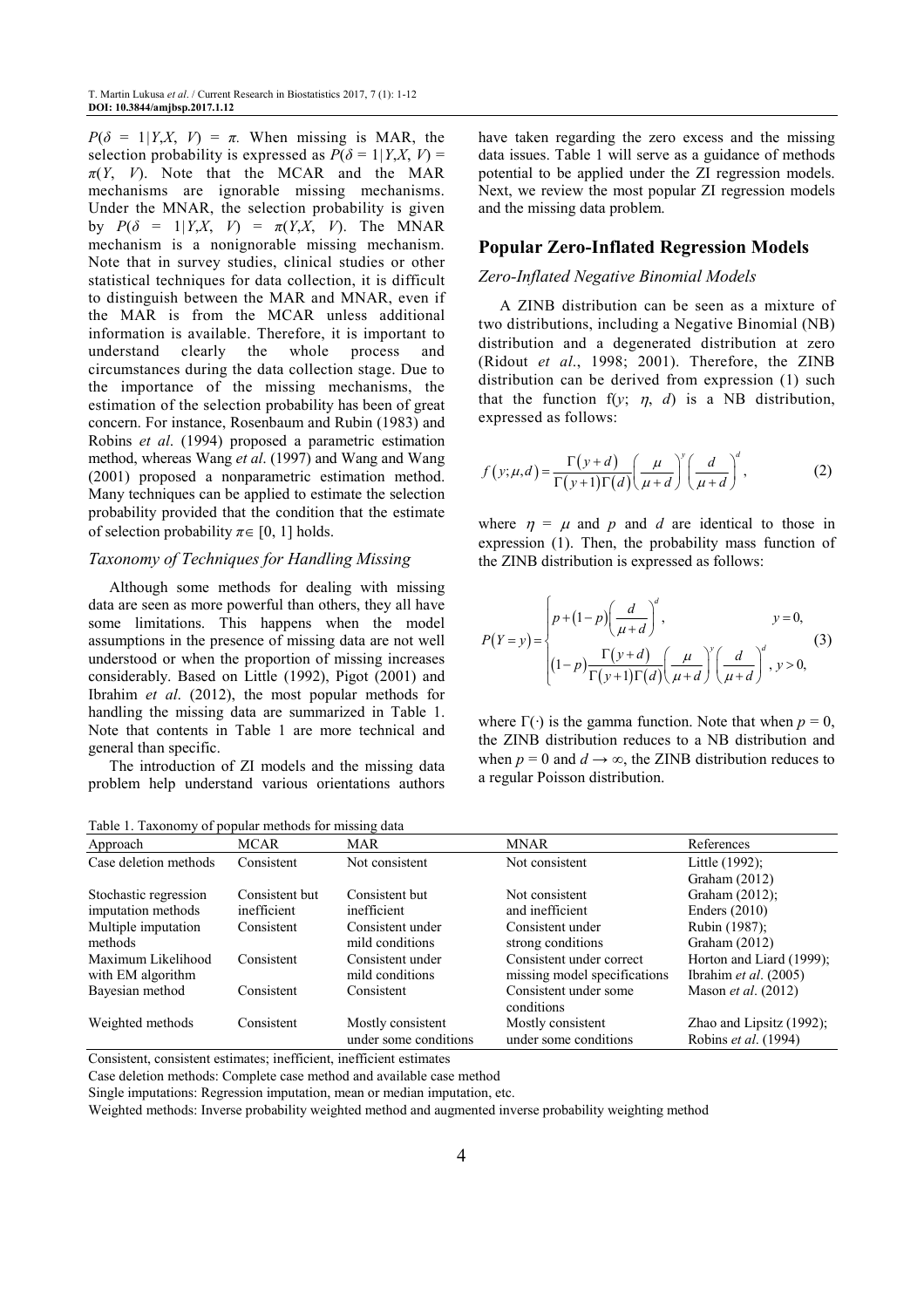Let  $\{(y_i, X_i, Z_i): i = 1, ..., n\}$  be the data set and  $\theta =$  $(\beta^T, \gamma^T, d)^T$ . The likelihood function of the ZINB distribution can then be expressed as follows:

$$
L(\beta, \gamma, d) = \prod_{i=1}^{n} \left[ p_i + (1 - p_i) \left( \frac{d}{\mu_i + d} \right)^d \right]^{1(\gamma_i = 0)}
$$
  

$$
\prod_{i=1}^{n} \left\{ (1 - p_i) \frac{\Gamma(\gamma_i + d)}{\Gamma(\gamma_i + 1)\Gamma(d)} \left( \frac{\mu_i}{\mu_i + d} \right)^{\gamma_i} \left( \frac{d}{\mu_i + d} \right)^d \right\}^{1(\gamma_i > 0)}
$$
 (4)

where  $I(\cdot)$  is an indicator function,  $p_i = H(\beta^T \chi_i)$ ,  $\mu_i =$  $\exp(\sqrt{\gamma} \chi_i)$  and  $\chi_i = (1, X_i^T, Z_i^T)^T = 1, ..., n$ . The log-likelihood function of the ZINB distribution is then  $\ell(\beta, \gamma, d) = \log$  $L(\beta, \gamma, d)$ . The likelihood-based method can be used to obtain estimates of  $\beta$ ,  $\gamma$  and *d* via the Expectation Maximization (EM) algorithm (Dempster *et al*., 1977). The ZINB distribution has been used in some interesting studies; for instance, Preisser *et al*. (2012) provided a review of some ZI models for data of dental caries indices in epidemiology. There are other interesting works; nevertheless, they do not tackle the missing data issue. We now turn our attention to the missing data problem under the ZINB regression model framework. To the best of our knowledge, neither the missing response nor the missing covariates has been fully explored under the ZINB regression model framework except for Chen and Fu (2011) who conducted a model selection where the ZINB model was a model candidate and Samani *et al*. (2012) considered the ZINB model as a candidate model for model selection under the zeroinflated power series (ZIPS) model framework.

#### *Zero-Inflated Generalized Poisson Models*

Extended from the Generalized Poisson (GP) regression model developed by Consul and Famoye (1992), the ZIGP regression model (Famoye and Singh, 2006) is a competitor of the ZINB regression model. It has the flexibility to handle any inflation or deflation in count data. Alike to the ZINB distribution, the ZIGP distribution is a mixture of two distributions, including the GP distribution that can be represented as  $f(y, \eta, d)$  in expression (1), where  $\eta = \mu$  and the degenerated distribution at zero. In the past decades, the ZIGP regression models received significant interest and attention due to its flexibility to handle some unusual features of count data. Consequently, different variants of the ZIGP regression models have been developed and applied. The probability mass function of the ZIGP distribution is expressed as follows:

$$
P(Y = y) = \begin{cases} p + (1-p)f(y;\mu,d), & y = 0, \\ (1-p)f(y;\mu,d), & y > 0, \end{cases}
$$
(5)

where

$$
f(y; \mu, d) = \left(\frac{\mu}{1 + d\mu}\right)^y \frac{\left(1 + dy\right)^{y-1}}{y!} \exp\left[-\frac{\mu(1 + dy)}{1 + d\mu}\right].
$$
 (6)

When  $d = 0$ , the ZIGP distribution reduces to the ZIP distribution. When  $p = 0$ , the ZIGP distribution reduces to the GP distribution. For more details about the likelihood function for the ZIGP model and its optimization, see, e.g., Famoye and Singh (2006) and Ismail and Zamani (2013). Among the ZI models, the ZIGP model is becoming more attractive to researchers and its scope takes various directions. For example, Gupta *et al*. (1995) developed the zero-inflated modified power series distributions that cover many distributions, e.g., the ZIGP regression model. Famoye and Singh (2006) applied the ZIGP regression model under the frequentist context to fit domestic violence data with excess zeros. They found that it converged in all situations when fitting the ZIGP regression model, whereas it converged only in some cases when fitting the ZINB regression model. That supported the view that for this kind of data, the ZINB and ZIP models could not provide an adequate fit. Angers and Biswas (2003) investigated the fit of ZIGP regression model under a Bayesian framework where they discussed the use of noninformative priors to obtain the posteriors and to compare the performance of the ZIGP model with that of the Poisson and ZIP models used for the fetal movement data. Regarding the missing data problem, researchers have not yet shown much interest in studying the missing data problem under the ZIGP model framework, despite the indication that there is a growing tendency of work related to ZIGP models. Thus, there are no ZIGP models with missing data work to study, unlike the ZIP model with missing data or the ZINB model with missing data that are both illustrated under the ZIPS model (Samani *et al*., 2012).

#### *Zero-Inflated Poisson Models*

Among the ZI models, the ZIP regression model (Lambert, 1992) is the most popular. The ZIP distribution can be thought of as a population that includes two latent groups of subjects: The non-susceptible group consisting of those who are not at risk of an event of interest and the susceptible group consisting of those who are at risk of the event and may have experienced the event several times during a specific time period (Dietz and Böhning, 1997). From expression (1), the ZIP distribution is a mixture distribution that includes the Poisson distribution denoted as  $f(y; \lambda)$ , where  $\lambda = \eta$  and the degenerated function at zero (Singh, 1963; Johnson *et al*., 2005). Alternatively, if  $d \rightarrow \infty$ , then  $f(y; \lambda, d) \rightarrow f(y; \lambda)$ , where  $f(y; \lambda) = e^{-\lambda} \lambda^{y} / y!$  and  $f(y; \lambda, d)$  is a NB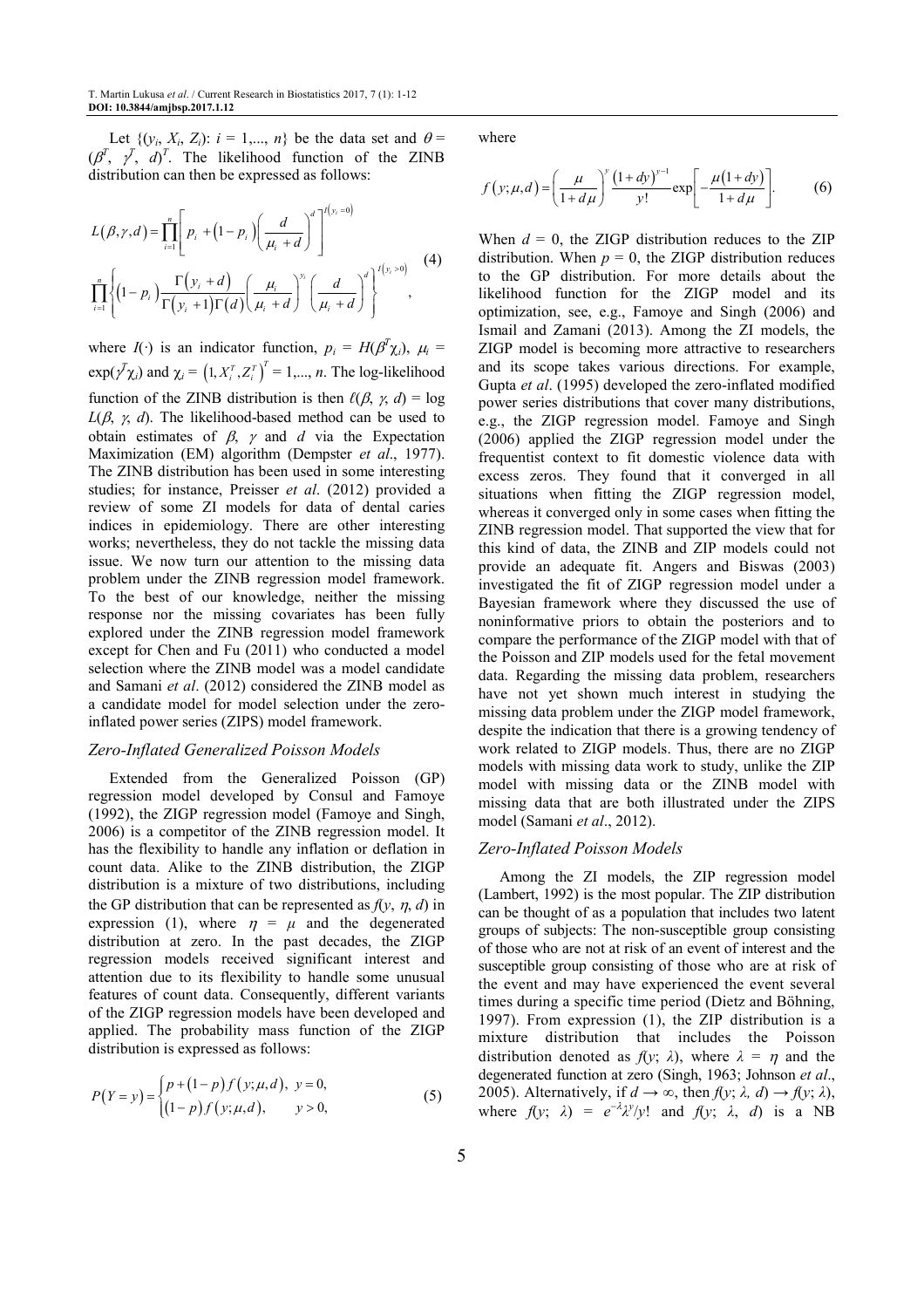distribution function as given in expression (2). The probability mass function of the ZIP distribution is then expressed as follows:

$$
P(Y = y) = \begin{cases} p + (1-p)e^{-\lambda}, & y = 0, \\ (1-p)\frac{e^{-\lambda}\lambda^y}{y!}, & y > 0 \end{cases}
$$
  
=  $pI(y = 0) + (1-p)\frac{e^{-\lambda}\lambda^y}{y!}, y = 0, 1, 2, ...,$  (7)

where *λ* is the Poisson mean. The ZIP distribution reduces to a regular Poisson distribution when *p* = 0. The likelihood of the ZIP model can be expressed as follows:

$$
L(\theta) = \prod_{i=1}^{n} L_i(\theta)
$$
  
= 
$$
\prod_{i=1}^{n} \left\{ p_i + (1 - p_i) e^{-\lambda_i} \right\}^{I(y_i = 0)} \left\{ (1 - p_i) \frac{e^{-\lambda_i} \lambda_i^{y_i}}{y_i!} \right\}^{I(y_i > 0)}
$$
 (8)

Here  $p_i = H(\beta^T \chi_i)$  and  $\lambda_i = \exp(\gamma^T \chi_i)$ ,  $i = 1,..., n$ , so that the vector of parameters of interest is  $\theta = (\beta^T, \gamma^T)^T$ . The estimate  $\hat{\theta}$  can be obtained by maximizing the loglikelihood  $\ell(\theta) = \log L(\theta) = \sum_{i=1}^{n} \log L_i(\theta)$  $\sum_{i=1}^{\infty} \log L_i(\theta) = \sum_{i=1}^{\infty} \ell_i(\theta)$ *n*  $\sum_{i=1}^{k}$ θ  $\sum_{i=1} \ell_i(\theta)$  via the

EM algorithm as done by Lambert (1992). The ZIP regression models have been further disseminated and used successfully by some authors, e.g., Böhning *et al*. (1999), Yau and Lee (2001), Cheung (2002), Lu *et al*. (2004). Hall and Shen (2010) proposed a robust expectation-solution estimation method for ZIP regression models to overcome the case where the Maximum Likelihood Estimator (MLE) is highly sensitive to the presence of outliers. In addition, Li (2011) proposed a semiparametric ZIP regression model that can be used to assess the lack of fit of a postulated parametric ZIP model. Jansakul and Hinde (2002) proposed a score test for a ZIP model against a Poisson model. Li (2012) proposed a score test for a semiparametric ZIP regression model versus a semiparametric Poisson regression model. Similar to the ZINB and ZIGP models, researchers have not yet shown enough interest in exploring the missing data problem under the missing data framework. To the best of our knowledge, little has been done so far. At this level, we present the work of Lukusa *et al*. (2016).

By assuming that the missing covariates were MAR (Rubin, 1976), Lukusa *et al*. (2016) proposed a semiparametric Inverse Probability Weighting (IPW) estimator of a ZIP regression model in the spirit of Zhao and Lipsitz (1992) and Flander and Greenland (1991). The proposed estimating method was a Horvitz and Thompson (1952)-type weighted estimating method

where the selection probability was  $\pi(Y, V) = P(\delta =$ 1*|Y*,*X*, *V*). Following Wang *et al*. (1997) and Reilly and Pepe (1995), Lukusa *et al*. (2016) expressed the nonparametric selection probability estimator of  $\pi(y, y)$ 

as 
$$
\hat{\pi}(y, v) = \frac{\sum_{k=1}^{n} \delta_k I(Y_k = y, V_k = v)}{\sum_{i=1}^{n} I(Y_i = y, V_i = v)},
$$
 where  $y = 0, 1, 2,...$ 

and  $v \in \{v_1, v_2, \ldots, v_m\}$  for  $v_1, v_2, \ldots, v_m$  being the distinct values of the *Vi*s. In order to improve the precision of  $\hat{\pi}(y, y)$ , an auxiliary variable is included. They proposed the semiparametric IPW estimating function expressed as follows:

$$
U(\theta,\hat{\pi}) = \sum_{i=1}^{n} \frac{\delta_i}{\hat{\pi}(Y_i,V_i)} S_i(\theta),
$$
\n(9)

where  $S_i(\theta) = \partial \ell_i(\theta) / \partial \theta$  and  $\hat{\pi} = (\hat{\pi}_1, ..., \hat{\pi}_n)$  for  $\hat{\pi}_i = \hat{\pi}(Y_i, V_i)$ ,  $i = 1,..., n$ . By solving  $U(\theta, \hat{\pi}) = 0$ , they obtained  $\hat{\theta}$ , an estimator of  $\theta$ . Here  $\hat{\pi}(y, y)$  plays a crucial role in obtaining the estimate of  $\theta$  because observed data are inversely weighted by  $\hat{\pi}(y, y)$ . Moreover, they studied the limiting behavior of  $\hat{\theta}$  and showed that  $\hat{\theta} \longrightarrow \theta$  and  $\sqrt{n} (\hat{\theta} - \theta) \longrightarrow N(0, \Delta_{ws})$  as *n*  $\rightarrow \infty$ , where  $\Delta_{ws} = G_F^{-1}(\theta) \Big[ J(\theta, \pi) - (J^*(\theta, \pi) - C^*(\theta, \pi)) \Big]$  $G_F^{-1}(\theta)$ ,  $G_F(\theta) = E\left(-\frac{\partial S_1(\theta)}{\partial \theta^T}\right)$  $G_F(\theta) = E \left(-\frac{\partial S_1 \left(\theta \right.}{\partial \theta^T}\right)$  $= E\left(-\frac{\partial S_1(\theta)}{\partial \theta^T}\right)$  $J(\theta, \pi) = E\left(-\frac{S_1(\theta)S_1^T(\theta)}{(S_1 - K_2)}\right)$  $\frac{1}{\pi(Y_1, V_1)}$  $1$ ,  $1$  $f(\pi) = E\left(-\frac{\sum_{i=1}^{n} (S_i - S_i)}{\pi(Y_i)},\right)$  $J(\theta, \pi) = E\left(-\frac{S_1(\theta)S_1^T}{\pi(Y_1, Y_1)}\right)$  $(\theta, \pi) = E \left[ -\frac{S_1(\theta)S_1^T(\theta)}{\pi(Y_1, Y_2)} \right]$  $= E\left[-\frac{S_1(\theta)S_1^T(\theta)}{S_1^T(\theta)}\right]$  $($   $\mu$  $($  $I_1$ , $\frac{V_1}{V_1})$   $)$  $, J^*(\theta, \pi) = E \left( -\frac{S_1^*(\theta) S_1^{*T}(\theta)}{(W, W)} \right)$  $\overline{\left( Y_{1},V_{1}\right) }$ \* $(S_1^*(\theta)S_1^*(\theta)S_1^*)$  $1, '1$  $f(\pi) = E\left(-\frac{\pi_1(\pi) - \pi_2}{\pi(Y_1)}\right)$  $J^*(\theta, \pi) = E\left(-\frac{S_1^*(\theta)S_1^{*T}}{\pi(Y_1, Y_1)}\right)$  $(\theta, \pi) = E \left[ -\frac{S_1^*(\theta) S_1^{*T}(\theta)}{\pi(Y_1, Y_2)} \right]$  $= E\left[-\frac{S_1^*(\theta)S_1^{*T}(\theta)}{(\theta)}\right]$  $($   $\pi(I_1, V_1)$  )  $C^*(\theta, \pi) = E(S_1^*(\theta)S_1^{*T}(\theta))$ 

and  $S_1^*(\theta) = E(S_1(\theta)|Y_1, V_1)$ .

A simulation study was conducted to compare the semiparametric IPW estimator, true weight IPW estimator, the CC estimator and the MLE that was considered as the benchmark. Comparisons were made based on the average bias, standard deviation, standard error and the 95% coverage probability. Overall, the semiparametric IPW estimator was found to be asymptotically unbiased and more efficient than the CC estimator that was seriously biased and the true weight estimator  $\pi(Y, V)$  that had a bigger standard error. It means that even if  $\pi(Y, V)$  is known, which is not always the case, it should be substituted by  $\hat{\pi}(Y, V)$  in the estimating function using the true weight. Moreover, they illustrated the practical use of the proposed methodology with a data set from a survey study conducted in Taiwan in 2007 that consists of 7,386 respondents. The response count variable was the number of speed regulations that a motorcycle rider violated in a year (about 90% of motorcycle riders not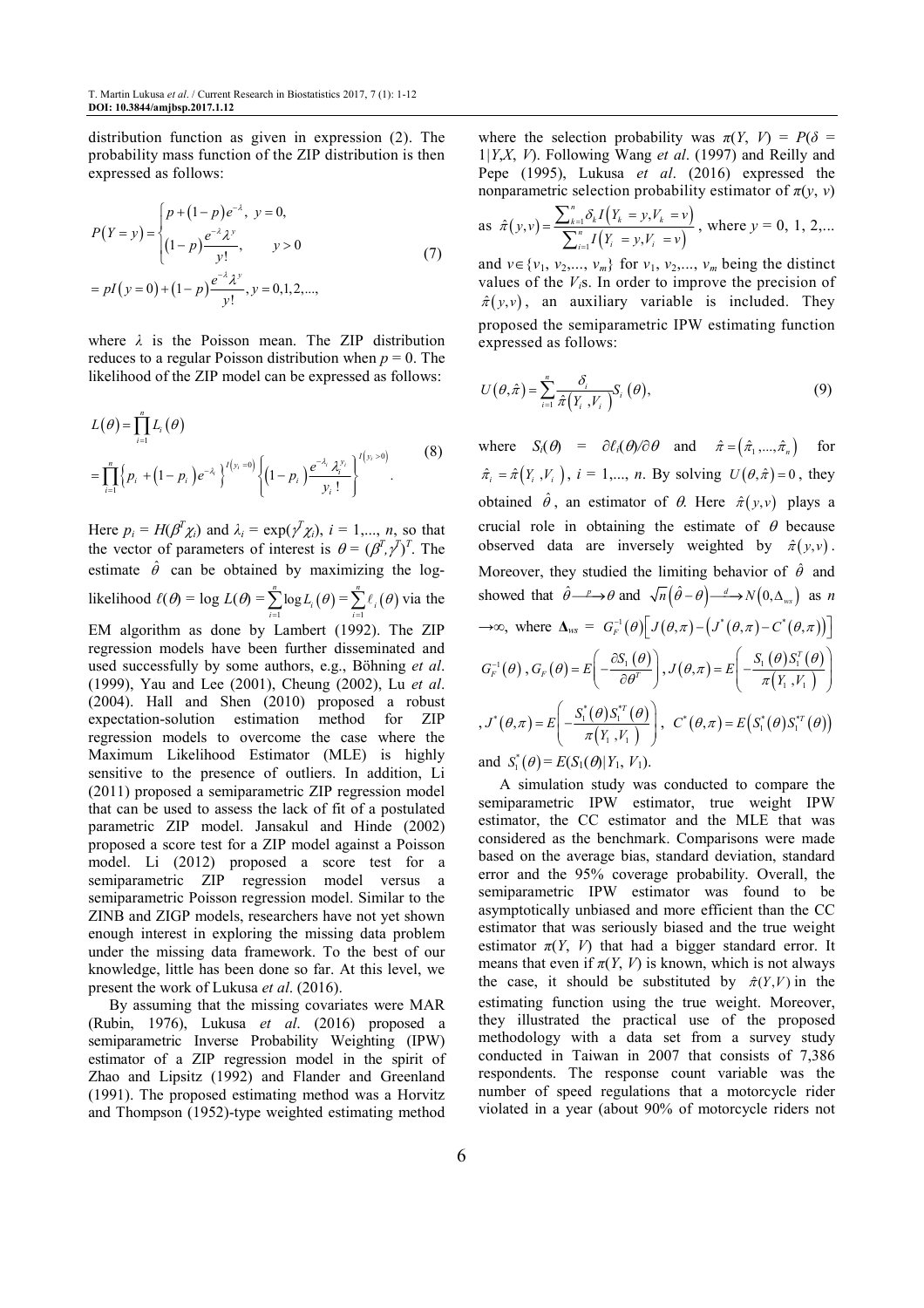violating speed regulations). Only the covariate related to the distance covered in kilometers had 15% of data missing while data of other covariates were fully observed. The analysis results overall showed that the performance of the semiparametric IPW estimator was very close to that of the CC estimator.

Besides the work of Lukusa *et al*. (2016), Pahel *et al*. (2011) used expression (1) to predict the missing dental caries data, particularly under the ZI regression model framework. Similar to Lambert (1992) and Lukusa *et al*. (2016), they used the ZIP regression model where process 1 and process 2 were generated by  $p = H(\beta^T \chi_1)$ and  $\lambda = \exp(\gamma^T \chi_2)$ , respectively, for  $\chi_1$  and  $\chi_2$  as sets of covariates. Similar to Lukusa *et al*. (2016), Pahel *et al*. (2011) assumed  $\chi_1 = \chi_2 = \chi$ . In order to impute the missing dental caries data, they considered the complete case and some additional information. In Step 1, estimate ZIP model with non-missing caries data. In Step 2, generate predictions for levels of caries based on estimated coefficients. In addition, if the predicted probability in process 1 is less than say  $t$ , a uniform  $(0, 1)$ random variate, then the missing is filled in with 0 (meaning no dental caries); otherwise process 2 is used to fill in the missing values. The final result is a summary of all imputations based on the formula of Rubin (1987). To illustrate the performance of the proposed multiple imputation techniques for missing dental caries data, they used a real example where they compared the three model imputations: The Poisson model, the ZIP model and the ZIP model with random effects, respectively. Under the missing not MCAR for the response variable, they imputed the three models and computed their Akaike Information Criterion (AIC) value (Akaike, 1974). Although Pahel *et al*. (2011) and Böhning *et al*. (1999) studied the ZI data for the dental caries, the main difference is that Pahel *et al*. (2011) considered the missing data problem, whereas Böhning *et al*. (1999) focused on the problem of missing teeth.

#### *Zero-Inflated Power Series Distributions*

The ZIPS model is a two-component mixture model that consists of a Power Series (PS) distribution, such as Poisson, binomial, negative binomial and geometric distributions and a degenerated distribution at zero. The probability mass function of the PS distribution is expressed as follows:

$$
f(y; \lambda) = \frac{b(y)\lambda^y}{h(\lambda)},
$$
\n(10)

where  $h(\lambda) = \sum_{y=0} b(y)\lambda$ *y*  $h(\lambda) = \sum_{y=0}^{\infty} b(y) \lambda^y$  $=\sum_{y=0} b(y)\lambda^y$ ,  $y = 1, 2,..., b(y) > 0$  and  $\lambda$  is the PS model parameter to be estimated. The ZIPS

distribution is given by:

$$
P(Y = y) = \begin{cases} p + (1-p)f(y; \lambda), & y = 0, \\ (1-p)f(y; \lambda), & y > 0. \end{cases}
$$
 (11)

More interestingly, the ZIPS models include most of the ZI models except for the ZIGP models. Let  $y_i$  be a realization of a random variable  $Y_i$  that has a ZIPS distribution. Let  $\chi_{1i}$  and  $\chi_{2i}$  be covariate sets for the *i*th subject and define  $\theta = (\beta^T, \gamma^T)^T$  a vector of parameters to be estimated. The likelihood function of the ZIPS model is then expressed as follows:

$$
L(\theta) = \prod_{i=1}^{n} \left\{ p_i + (1-p_i) \frac{b(y_i)}{h(\lambda_i)} \right\}^{\prime (y_i = 0)} \left\{ (1-p_i) \frac{b(y_i) \lambda_i^{y_i}}{h(\lambda_i)} \right\}^{\prime (y_i > 0)}, (12)
$$

where  $p_i = H(\beta^T \chi_{1i})$  and  $\lambda_i = \exp(\gamma^T \chi_{2i})$ ,  $i = 1,..., n$ . The MLE of  $\theta$  is obtained by optimizing the log-likelihood function  $\ell(\theta) = \log L(\theta)$ . The ZIPS model framework seems to become more attractive for many researchers. For example, Bhattacharya *et al*. (2008) provided a general Bayesian setup to test for the ZI feature in a ZIPS distribution. Samani *et al*. (2012) used a likelihood-based approach. Under the ZIPS regression model framework, Samani *et al*. (2012) proposed the mixed Stochastic EM (SEM) and EM algorithms (M-SEM-EM algorithm) for parameter estimation in the likelihood-based approach. Unfortunately, so far, that was the unique work that addressed the missing data problem. We briefly present their approach. To capture the ZI feature, Samani *et al*. (2012) extended the idea of Samani (2011) known as the missing inflated power series distribution model.

Assuming the response *Y* to be MNAR (Rubin, 1976), Samani *et al*. (2012) expressed the joint incomplete data model as follows:

$$
\begin{cases}\nY_i \square \text{ ZIPS}\left(p_i, \lambda_i\right) \\
\logit\left[P\left(\delta_i = 1 | Y_i\right)\right] = \alpha_1^T \chi_{3i} + \alpha_2 Y_{i1}^* + \alpha_3 Y_{i2}^*, \ i = 1, ..., n.\n\end{cases} \tag{13}
$$

Here  $logit(p_i) = \beta^T \chi_{1i}$ .  $log(\lambda_i) = \gamma^T \chi_{2i}$  for  $\chi_{1i} \neq \chi_{2i}$ .  $\delta_i$  is a binary missing indicator variable defined as  $\delta_i = 1$  if *y*<sup>*i*</sup> is observed and  $\delta$ <sup>*i*</sup> = 0 otherwise.  $\chi$ <sub>3*i*</sub> is another covariate vector.  $Y_{i1}^*$  and  $Y_{i2}^*$  are defined, respectively, as  $Y_{i1}^* = 1$  if  $Y_i = 0$  and  $Y_{i1}^* = Y_i$  otherwise, whereas  $Y_{i2}^* = Y_i$  if  $Y_i$  is from the PS family and  $Y_{i2}^* = 0$ otherwise. In expression (13),  $\alpha_1$ ,  $\alpha_2$  and  $\alpha_3$  are parameters of the MNAR selection probability model. The log-likelihood for the ZIPS joint model under the response MNAR is then given as follows: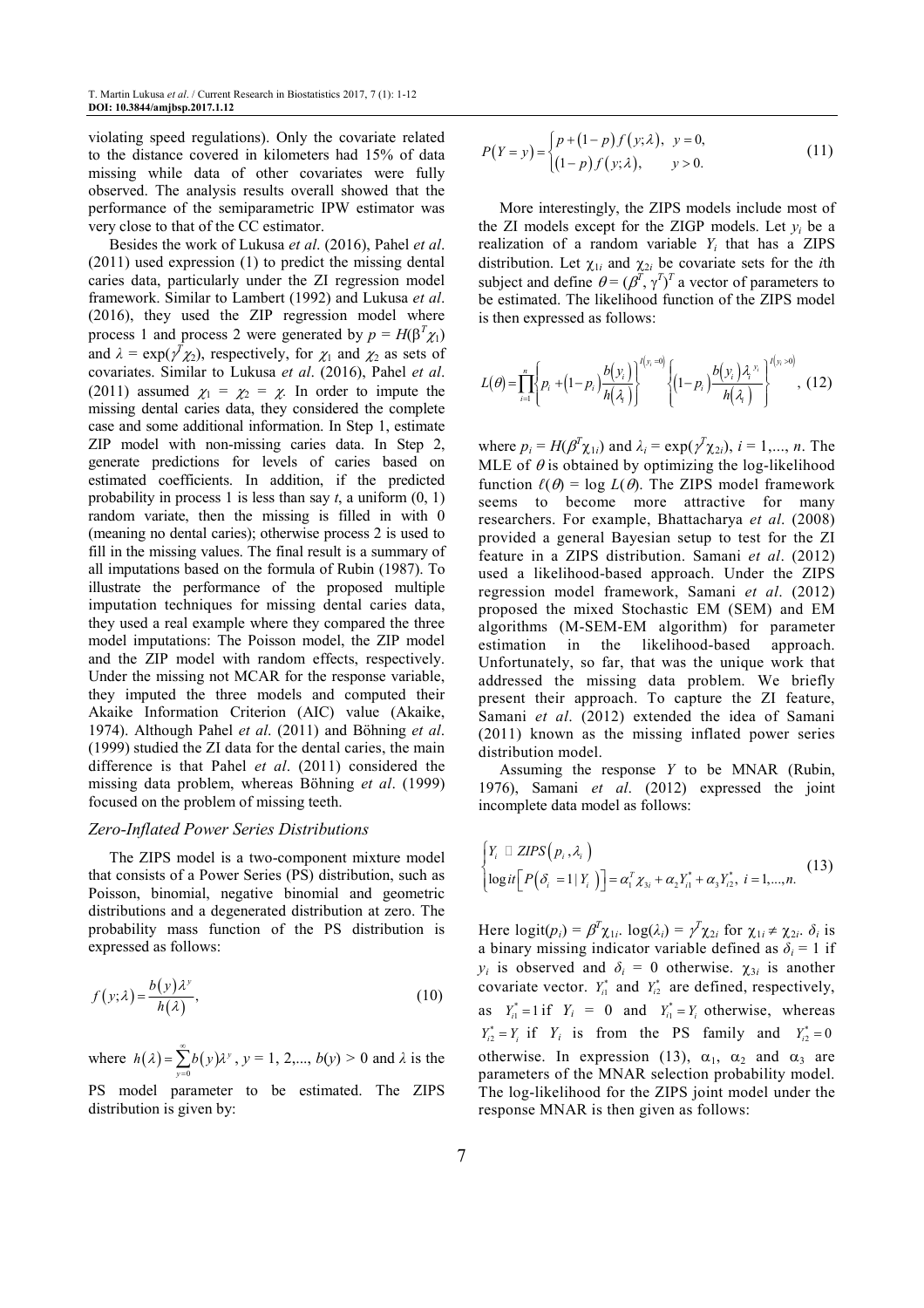$$
\ell(\theta, y) = \sum_{i=1}^n \Big\{ \delta_i \log P\Big( \delta_i = 1 \mid y_i, \alpha_1, \alpha_2, \alpha_3\Big) + \Big(1 - \delta_i \Big) \log P\Big( \delta_i = 1 \mid y_i, \alpha_1, \alpha_2, \alpha_3\Big) + \log P\Big( Y_i = y_i \mid \beta, \gamma \Big) \Big\},
$$

where  $\theta = (\beta^T, \gamma^T, \alpha^T)^T$  and  $\alpha = (\alpha_1^T, \alpha_2, \alpha_3)^T$ .

To estimate  $\theta$ , they maximized  $\ell(\theta, y)$  by a variant of the EM algorithm, known as a MSEM-EM algorithm. Furthermore, they computed the AIC value (Akaike, 1974) in order to compare different regression models under the ZIPS model framework. Overall, their simulation study results showed that the larger the sample, the better the estimate of  $\theta$ . They applied the proposed methodology to the data set from the British Household Panel Survey regarding the number of visits to a hospital during the year by using the AIC to compare the Poisson, NB, ZIP and ZINB regression models. They found that the ZIP regression model was the best model because it had the smallest AIC value. They proceeded to fit the ZIP regression model and the results confirmed that it was MNAR because the number of visits showed a significant Poisson status on the probability of the nonresponse; Samani *et al*. (2012) for more details. Besides Samani *et al*. (2012), Chen and Fu (2011) proposed a parametric model selection when some covariates were MAR (Rubin, 1976). Considering the ZIPS distribution, they proposed a new model selection criterion in place of the classical AIC (Akaike, 1974) in order to account for the missing covariates that were assumed to be MAR. In effect, in the presence of missing data, the classical AIC misleads the conclusion of model selection. Interestingly, the proposed method can be implemented in the presence of missing data or without missing data. Chen and Fu (2011) showed that their developed method is a modified version of Monte Carlo EM (MCEM) algorithm that is based on the data augmentation scheme. We briefly present their idea. Let  $x = (x_{obs}, x_{mis})$  be the vector of covariates partially observed. In order to reduce the number of nuisance parameters that need to be estimated via the MCEM algorithm and allow a more convenient model specification for the distribution of covariates, following Ibrahim *et al*. (2005), Chen and Fu (2011) modeled the vector of covariates  $x_i = (x_{obs,i}, x_{mis,i})$  by developing the following probability model:

$$
P(x_{i1},...,x_{iq} | \alpha)
$$
  
=  $P(x_{iq} | x_{i1},...,x_{iq-1}, \alpha_q) \cdots P(x_{i2} | x_{i1}, \alpha_2) P(x_{i1} | \alpha_1),$  (14)

where  $\alpha_j$  is a vector of indexing parameters for the *j*th conditional distribution,  $\alpha = (\alpha_1^T, ..., \alpha_q^T)^T$  and the  $\alpha_j$ 's are distinct. They defined the missing value indicator vector  $r_i = (r_{i1}, \ldots, r_{iq})$  of the covariate vector  $x_i$  as  $r_{ij} = 0$  if  $x_{ij}$  is observed and  $r_{ij} = 1$  if  $x_{ij}$  is missing. Under the assumption and excluding the missing data indicator from the model, the complete data probability function

of subject *i* from the ZIPS regression model is given by  $P(y_i, x_i, r_i | \theta) \propto P(y_i, x_i | \theta) = P(y_i | x_i, \beta, \gamma) P(x_i | \alpha)$  that leads to the complete data log-likelihood:

$$
\ell_c(\theta) = \sum_{i=1}^n \log \Big[ P(y_i \mid x_i, \beta, \gamma) \Big] + \log \Big[ P(x_i \mid \alpha) \Big], \tag{15}
$$

where  $\theta = (\beta^T, \gamma^T, \alpha^T)^T$ . In order to obtain the estimate of  $\theta$ , Chen and Fu (2011) used the data augmentation techniques (Ghosh *et al*., 2006) and a modified version of the MCEM algorithm to maximize the log-likelihood  $\ell_{ad}(\theta)$  that was obtained by including the latent variable into  $\ell_c(\theta)$ . Following Claeskens and Consentino (2008) who derived a version of AIC (Akaike, 1974) that is suitable for the situation of missing covariates, they proposed the new criterion for ZIPS regression models with missing covariates. See Chen and Fu (2011) for more details regarding their methodology. They conducted a simulation study to illustrate the application of the proposed method in selecting the best model among the four candidate models: Poisson, NB, ZIP and ZINB regression models. They illustrated the practical use of the proposed methodologies by using a real data set from the Female Consumer Lifestyle Study in which the whole data set was collected in six cities of China in 2003 on broad topics, such as lifestyle, the frequency of buying goods for slim and the average amount of purchases.

#### *Hurdle Models*

Closely related to the ZI models, the hurdle models were developed by Mullahy (1986) and were popularized by Cameron and Trivedi (2013) in order to deal with count data sets having more zero counts than allowed for by the Poisson and NB models. The difference between the hurdle and ZI count models is that the later can separately model the zero and non-zero counts. The hurdle models are two-component models: A hurdle component for zeros versus non-zeros and a truncated count component for positive counts. For the hurdle component, either a binomial model or a censored count distribution, such as a censored Poisson, geometric, or NB distribution, can be used to model zeros versus non-zeros. For a truncated count component, a Poisson, geometric or NB model can be used for positive counts. More specifically, the hurdle model combines a zero hurdle model  $P_{\text{zero}}(Y =$ *y*) (right-censored at 1) and a count data model  $P_{\text{count}}(Y =$ *y*) (left-truncated at 1), expressed as follows:

$$
P_{\text{hurdle}}(Y = y) = \begin{cases} P_{\text{zero}}(Y = y), & y = 0, \\ \left[1 - P_{\text{zero}}(Y = 0)\right] \frac{P_{\text{count}}(Y = y)}{1 - P_{\text{count}}(Y = 0)}, & y > 0. \end{cases}
$$
(16)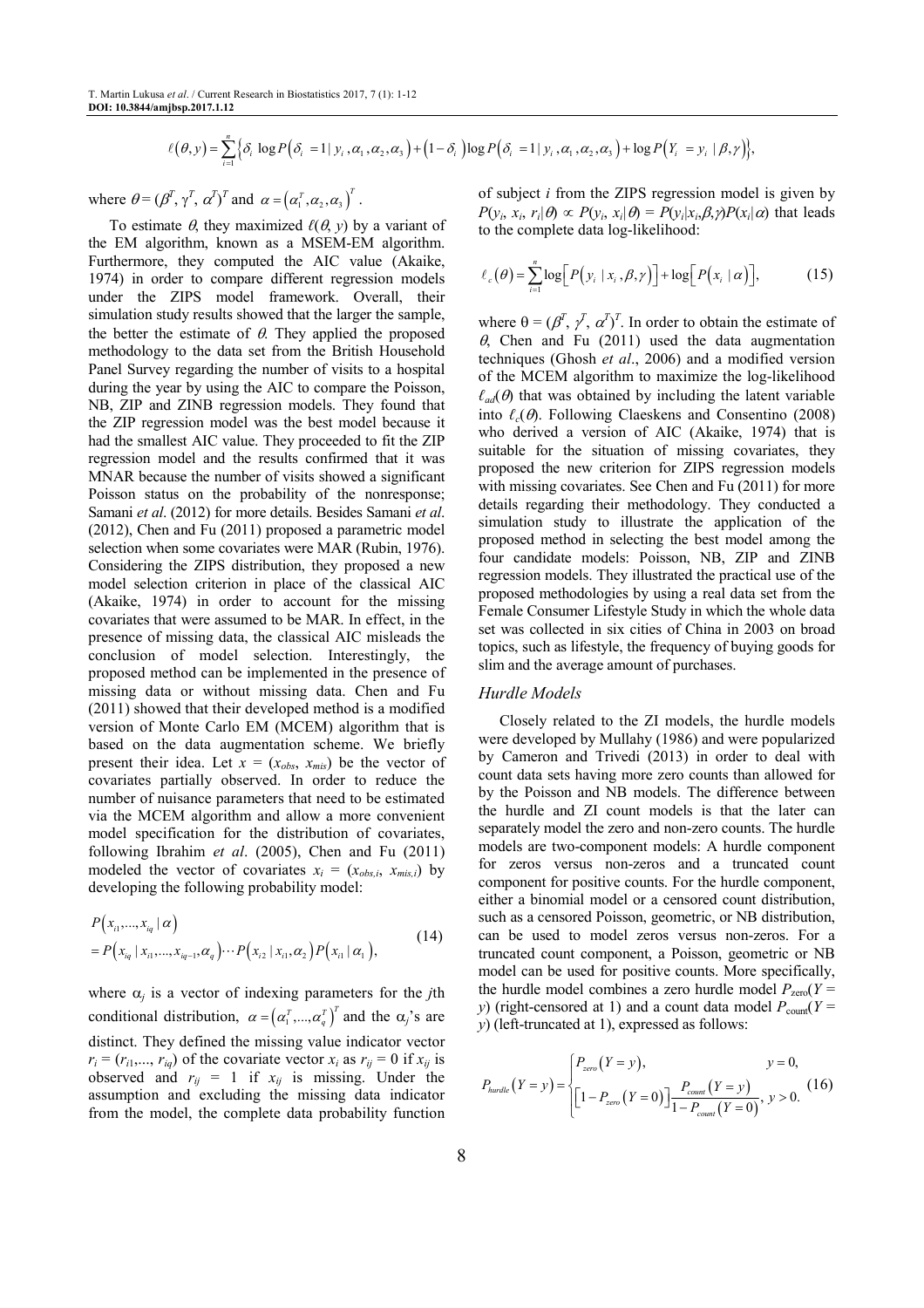For example, Mullahy (1986) used a Poisson distribution to model the zeros versus non-zeros and a zero-truncated Poisson distribution to model the positive counts. The hurdle models have been intensively applied in many studies. In the last decade, the hurdle models have been mentioned for about 2,000 times as titles or keywords; see the Scopus engine from Elsevier. Nevertheless, none of them addressed the missing data problem.

#### *Multivariate Zero-Inflated Models*

Besides the univariate ZI count model frame, it is possible to have several outcomes measured on each individual. For instance, Li *et al*. (1999) studied multivariate zero-inflated Poisson models in order to model outcomes of manufacturing processes producing numerous defect-free products while Wang (2003) studied the bivariate zero-inflated negative binomial models for bivariate count data with excess zeros and applied the proposed model to analyze the data of health-care utilization with a sample of 5,190 single-person households from the 1977-1978 Australian Health Survey.

Yang *et al*. (2016) proposed a flexible MCEM algorithm for estimation of the Bivariate Zero-Inflated Poisson (BZIP) regression model when the response count is MAR. They applied the proposed methodology to a bivariate data set regarding the demand for health care in Australia. More details can be found in Yang *et al*. (2016).

## **Discussion**

Table 2 (column 2) provides the number of appearances in terms of titles, keywords and abstracts for

Table 2. Summary of popular zero-inflated models

the most used ZI models. For instance, ZINB is mentioned about 620 times overall and 39 times as a title in the literature according to the Scopus engine from Elsevier. Similarly, the Scopus search engine reveals that multivariate ZI models are mentioned about 40 times only and there are about 12 titles only pointing out bivariate ZI data. Moreover, Table 2 provides the existing references for ZIP models with missing data, the purpose of study and the methodology used to deal with missing data.

Based on the missing mechanisms, Pahel *et al*. (2011) considered the missing in the count response variable as MAR. Samani *et al*. (2012) assumed the missing in the count response variable was MNAR. Chen and Fu (2011) and Lukusa *et al*. (2016) considered the missing in covariates as MAR. Yang *et al*. (2016) proposed a joint MAR mechanism for the bivariate count response variable. Regarding the purpose and methodology, Chen and Fu (2011) and Samani *et al*. (2012) considered the ZIPS regression model framework and implemented different variants of the EM algorithm to estimate the model parameters and to compute the AIC values for model selection in the presence of missing data. Lukusa *et al*. (2016) developed the semiparametric inverse probability weighting method for estimation of the ZIP regression model that used a nonparametric selection probability and showed that the proposed estimator had good asymptotic properties. In addition, they showed that their estimator was more efficient than the estimator that uses the true weight and the CC estimator that was seriously biased. Pahel *et al*. (2011) developed a multiple imputation method for missing dental caries data under the ZIP regression model.

| $\frac{1}{2}$ |                       |                             |                   |                                                  |  |  |
|---------------|-----------------------|-----------------------------|-------------------|--------------------------------------------------|--|--|
| Popular model | Number of appearances | Reference with missing      | Missing mechanism | Proposed method                                  |  |  |
| <b>ZINB</b>   | 620(39)               | not yet addressed           |                   |                                                  |  |  |
| ZIGP          | 132(9)                | not yet addressed           |                   |                                                  |  |  |
| ZIP           | 731 (110)             | Lukusa <i>et al.</i> (2016) | Covariate MAR     | Semiparametric inverse<br>probability weighting  |  |  |
|               |                       | Pahel <i>et al.</i> (2011)  | Response not MCAR | Multiple imputation of<br>missing dental caries  |  |  |
| <b>ZIPS</b>   | 16(9)                 | Chen and Fu $(2011)$        | Covariate MAR     | Modified MCEM under<br>likelihood-based approach |  |  |
|               |                       | Samani et al. (2012)        | Response MAR      | M-SEM-EM under<br>likelihood based approach      |  |  |
| Hurdle        | 2108 (79)             | not yet addressed           |                   |                                                  |  |  |
| <b>BZIP</b>   | 40(12)                | Yang <i>et al.</i> (2016)   | Response MAR      | MCEM under likelihood-<br>based approach         |  |  |

ZINB, zero-inflated negative binomial; ZIGP, zero-inflated generalized Poisson; ZIP, zero-inflated Poisson; ZIPS, zero-inflated Poisson series; BZIP, bivariate zero-inflated Poisson

Column 2, the number represents the frequency of citations as title, keywords or abstracts. The number in bracket represents the frequency of the article titles related to the corresponding zero inflated regression model.

*−−* means there is not yet an article of the corresponding zero-inflated model with missing data.

MCEM, Monte Carlo expectation-maximization; M-SEM-EM, mixed stochastic expectation maximization and expectationmaximization.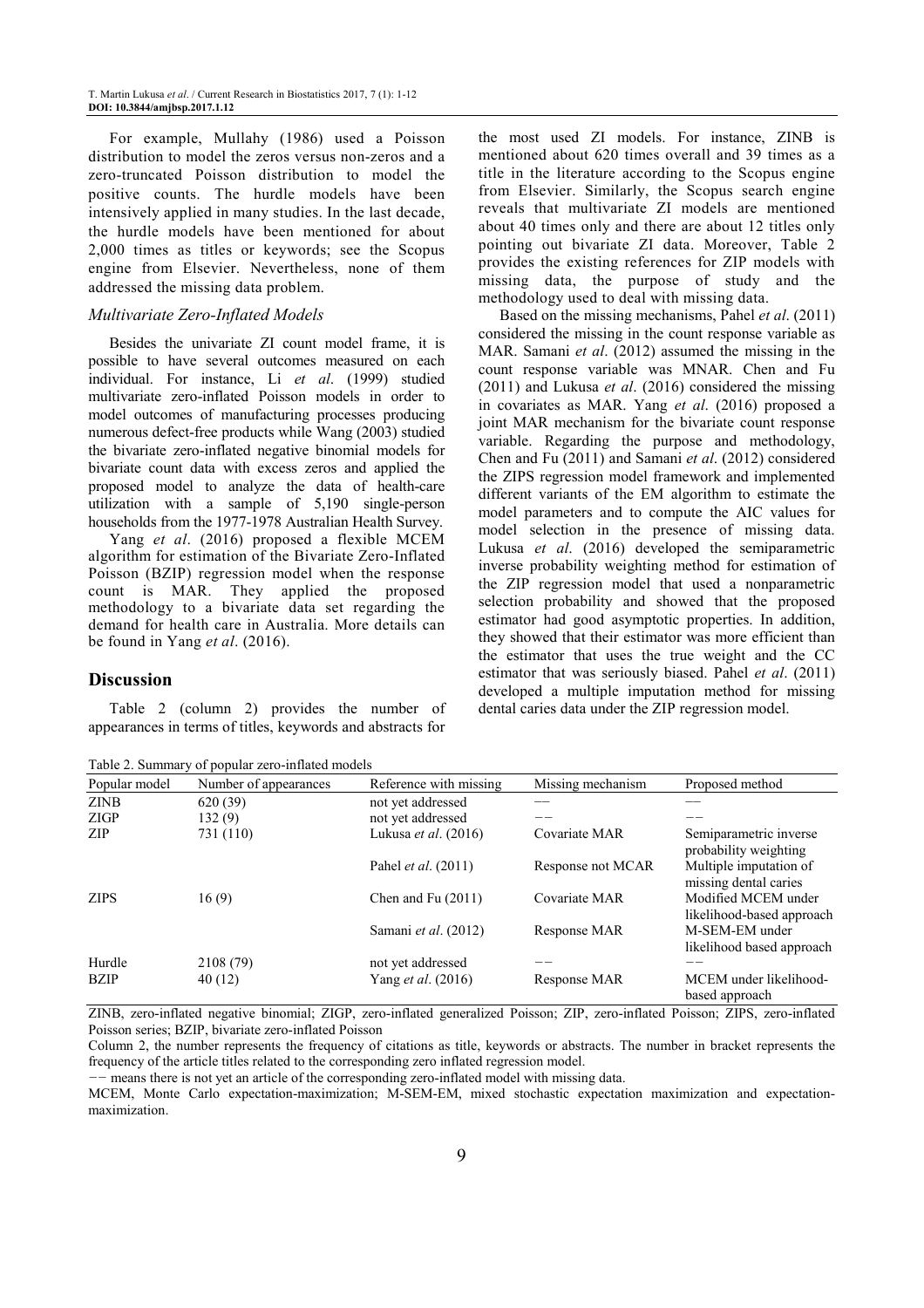Based on the non-missing caries data, they imputed missing caries data by using the Poisson model, ZIP model and ZIP model with random effects. Indeed, the ZIP model with random effects yielded the best result because this model accounted for the cluster effects. Yang *et al*. (2016) applied a straightforward likelihood approach to estimate parameters of a BZIP model when the bivariate count variable is missing at random. The EM algorithm and MCEM algorithm are the most used estimation methods in the literature of ZI regressions models with missing data. Moreover, in simulation studies from Chen and Fu (2011), the proportion of zeros generated is not clearly presented. Therefore, the ZI feature may not be clearly perceived. Chen and Fu (2011) and Samani *et al*. (2012) also generated the missing data where the missing rate was less than 25%. Regarding the work of Lukusa *et al*. (2016), their simulation study used only moderate and large samples. It can be interesting to see how the proposed method performed under small or moderate samples. Pahel *et al*. (2011) assumed the missing mechanism to be not MCAR. Nevertheless, it is not clear whether it was a MAR or MNAR mechanism. Yang *et al*. (2016), who fit a BZIP regression model, pointed out that in some cases, the estimator based on the CC method was closer to the MLE that was obtained by using the MCEM method. However, often under the MAR the CC estimate is expected to be biased. Further investigations are needed. In general, most of the methods developed in the literature of ZI models with missing data agree with the summary of the most used methods given in Table 1.

## **Conclusion**

The missing data problem has been intensively studied from various angles in the regression model literature. Some studies investigated the missing data under specific distribution models or vice versa; particularly, we have reviewed the literature of ZI models with missing data. It is crystal clear that fewer works related to the ZI models dealt with the missing data problem and the ZI feature simultaneously. Chen and Fu (2011), Pahel *et al*. (2011), Samani *et al*. (2012) Lukusa *et al*. (2016) and Yang *et al*. (2016) seem to be the only appealing works; see Table 2. Surprisingly, the ZINB, ZIGP and hurdle regressions models are among the most used models for ZI count data. However, these three regression models with missing data, exclusively, have not yet been investigated. On the other hand, the ZIP, ZIPS and BZIP regression models have less than three works each on the missing data problems. Table 2 gives the whole picture of the ZI data literature in terms of the regression model appearance, the missing data

mechanisms considered, the references and the methodology used to handle the missing data. We wish to inspire researchers to discover the research regarding ZI models with missing data. There are many extensions or future studies to be carried on. For instance, Chen and Fu (2011) and Samani *et al*. (2012) could include the asymptotic behavior of the proposed AIC. Lukusa *et al*. (2016) could assume a MNAR mechanism. Yang *et al*. (2016) might also consider the case where covariates in the BZIP regression model are MNAR. Finally, ZI data with missing values still have plenty of orientations yet to be investigated. ZI data are important in many studies and sectors of life. A relationship between Table 1 and 2 shows many potential studies that could be done. Thus with the information from Table 1 and 2, researchers are invited to come out with some comprehensive and intensive studies of ZI data with missing values.

## **Acknowledgment**

We would like to thank the anonymous reviewers and editors for their reviews. The research was supported by Ministry of Science and Technology (MOST) grant of Taiwan, ROC, MOST-105-2118-M-035-005-MY2 (S.M. Lee).

## **Author's Contributions**

**T. Martin Lukusa:** Concept, design, drafting the manuscript, critical review of manuscript, approval of final version.

**Shen-Ming Lee:** Concept, design, critical review/revision of manuscript, approval of final version.

**Chin-Shang Li:** Concept, design, critical review/revision of manuscript, approval of final version.

## **Ethics**

This article is original and contains unpublished material. The corresponding author confirms that all of the authors have read and approved the manuscript and no ethical issues involved.

## **References**

- Akaike, H., 1974. A new look at the statistical model identification. IEEE Trans. Automatic Control, 19: 716-723. DOI: 10.1109/TAC.1974.1100705
- Allison, P.D., 2012. Do we really need zero-inflated models?
- Angers, J.F. and A. Biswas, 2003. A Bayesian analysis of zero-inflated generalized Poisson model. Comput. Stat. Data Anal., 42: 37-46. DOI: 10.1016/S0167-9473(02)00154-8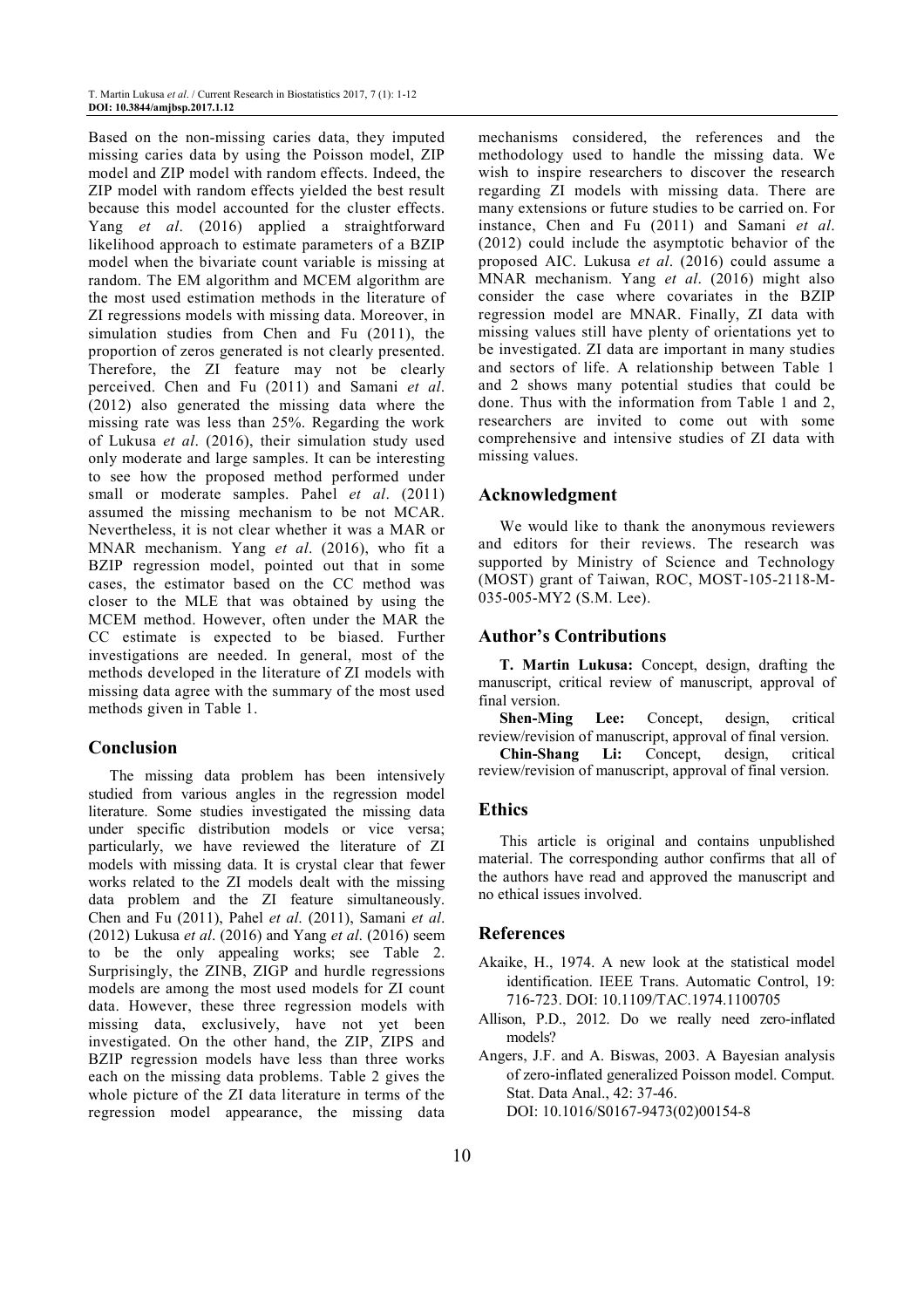- Bhattacharya, A., B.S. Clarke and G.S. Datta, 2008. A Bayesian test for excess zeros in a zero-inflated power series distribution. Inst. Math. Stat., 1: 89-104. DOI: 10.1214/193940307000000068
- Böhning, D., E. Dietz, P. Schlattmann, L. Mendonca and U. Kirchner, 1999. The zero-inflated Poisson model and the decayed, missing and filled teeth index in dental epidemiology. J. Royal Stat. Society, 162: 195-209. DOI: 10.1111/1467-985X.00130
- Cameron, A.C. and P.K. Trivedi, 2013. Regression Analysis of Count Data. 2nd Edn., Cambridge University Press, New York, ISBN-10: 1107667275, pp: 596.
- Chen, X.D. and Y.Z. Fu, 2011. Model selection for zeroinflated regression with missing covariates. Comput. Stat. Data Anal., 55: 765-773. DOI: 10.1016/j.csda.2010.06.023
- Cheung, Y.B., 2002. Zero-inflated models for regression analysis of count data: A study of growth and development. Stat. Med., 21: 1461-1469. DOI: 10.1002/sim.1088
- Claeskens, G. and F. Consentino, 2008. Variable selection with incomplete covariate data. Biometrics, 64: 1062-1096.
	- DOI: 10.1111/j.1541-0420.2008.01003.x
- Consul, P.C. and F. Famoye, 1992. Generalized Poisson regression model. Commun. Stat. - Theory Meth., 21: 89-109. DOI: 10.1080/03610929208830766
- Dempster, A.P., N.M. Laird and D.B. Rubin, 1977. Maximum likelihood from incomplete data via the EM algorithm. J. Royal Stat. Society, 39: 1-38.
- Dietz, E. and D. Böhning, 1997. The use of two-component mixture models with one completely or partly known component. Comput. Stat., 12: 219-234.
- Enders, C.K., 2010. Applied Missing Data Analysis. 1st Edn., The Guilford Press, New York, ISBN-10: 1606236393, pp: 377.
- Famoye, F. and K.P. Singh, 2006. Zero-inflated generalized Poisson model with an application to domestic violence data. J. Data Sci., 4: 117-130.
- Flander, W.D. and S. Greenland, 1991. Analytic methods for two-stage case-control studies and other stratified designs. Stat. Med., 10: 739-747. DOI: 10.1002/sim.4780100509
- Ghosh, S.K., P. Mukhopadhyay and J.C. Lu, 2006. Bayesian analysis of zero-inflated regression models. J. Stat. Plann. Inference, 136: 1360-1375. DOI: 10.1016/j.jspi.2004.10.008
- Graham, J.W., 2012. Missing Data: Analysis and Design. 1st Edn., Springer, New York, ISBN-10: 1461440181, pp: 324.
- Gupta, P.L., R.C. Gupta and R.C. Tripathi, 1995. Inflated modified power series distributions with applications. Commun. Stat. - Theory Meth., 24: 2355-2374. DOI: 10.1080/03610929508831621

Hall, D.B., 2000. Zero-inflated Poisson and binomial regression with random effects: A case study. Biometrics, 56: 1030-1039.

DOI: 10.1111/j.0006-341X.2000.01030.x

- Hall, D.B. and J. Shen, 2010. Robust estimation for zeroinflated Poisson regression. Scandinavian J. Stat., 37: 237-252. DOI: 10.1111/j.1467-9469.2009.00657.x
- Heilbron, D.C., 1994. Zero-altered and other regression models for count data with added zeros. Biometrical J., 36: 531-547. DOI: 10.1002/bimj.4710360505
- Horton, N.J. and N.M. Laird, 1999. Maximum likelihood analysis of generalized linear models with missing covariates. Stat. Meth. Med. Res., 8: 37-50. DOI: 10.1177/096228029900800104
- Horvitz, D.G. and D.J. Thompson, 1952. A generalization of sampling without replacement from a finite universe. J. Am. Stat. Assoc., 47: 663-685. DOI: 10.1080/01621459.1952.10483446
- Ibrahim, J.G., M.H. Chen, S.R. Lipsitz and A.H. Herring, 2005. Missing-data methods for generalized linear models: A comparative review. J. Am. Stat. Assoc., 100: 332-346. DOI: 10.1198/016214504000001844
- Ibrahim, J.G., H. Chu and M.H. Chen, 2012. Missing data in clinical studies: Issues and methods. J. Clin. Oncol., 30: 3297-3303.

DOI: 10.1200/JCO.2011.38.7589

- Ismail, N. and A.A. Jemain, 2007. Handling overdispersion with negative binomial and generalized Poisson regression models. Casualty Actuarial Society Forum, Winter.
- Ismail, N. and H. Zamani, 2013. Estimation of claim count data using negative binomial, generalized Poisson, zero-inflated negative binomial and zeroinflated generalized Poisson regression models. Casualty Actuarial Society E-Forum, 41: 1-28.
- Jansakul, N. and J.P. Hinde, 2002. Score tests for zeroinflated Poisson models. Comput. Stat. Data Anal., 40: 75-96. DOI: 10.1016/S0167-9473(01)00104-9
- Johnson, N.L., S. Kotz and A.W. Kemp, 2005. Univariate Discrete Distributions. 3rd Edn, John Wiley and Sons, New York.
- Lambert, D., 1992. Zero-inflated Poisson regression, with an application to defects in manufacturing. Technometrics, 34: 1-14. DOI: 10.2307/1269547
- Li, C.S., 2011. A Lack-of-fit test for parametric zeroinflated Poisson models. J. Stat. Comput. Simulat., 81: 1081-1098. DOI: 10.1080/00949651003677410
- Li, C.S., 2012. Score tests for semiparametric zeroinflated Poisson models. Int. J. Stat. Probability, 1: 1-7. DOI: 10.5539/ijsp.v1n2p1
- Li, C.S., J.C. Lu, J. Park, K.M. Kim and P.A. Brinkley *et al*., 1999. Multivariate zeroinflated Poisson models and their applications. Technometrics, 41: 29-38. DOI: 10.1080/00401706.1999.10485593